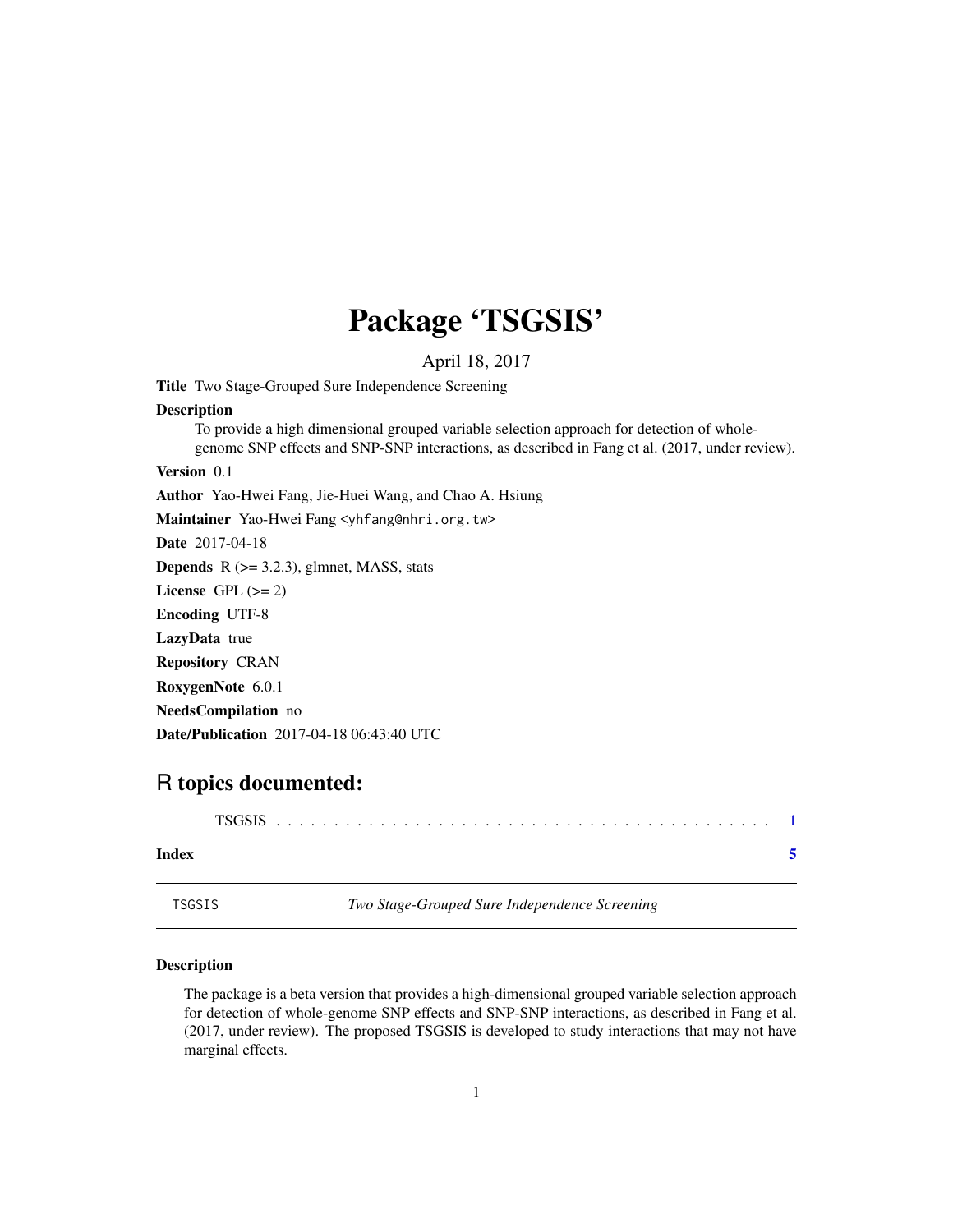#### Usage

TSGSIS(XA, Y, Gene\_list, ntest, lambda, Method)

#### Arguments

| The $N \times P$ matrix of XA. There are N individuals and P variables in matrix,<br>with one individual in each row and one genotype in each column.             |
|-------------------------------------------------------------------------------------------------------------------------------------------------------------------|
| The $N \times 1$ matrix of Y. It can be real number or binary outcome.                                                                                            |
| The $a \times d$ matrix of the Gene list. a is the maximal number of gene size in the<br>Gene list which other values are denoted by 0. d is the number of genes. |
| The ntest $(< N)$ is the number of testing data for evaluation of MSE.                                                                                            |
| The lambda is the parameter of Lasso regression.                                                                                                                  |
| "Reg" for quantitative trait modeling, "LR" for disease trait modeling.                                                                                           |
|                                                                                                                                                                   |

#### Value

Returns a result of screening

| result | First element of the result is the MSE of testing data, the rest elements are the |
|--------|-----------------------------------------------------------------------------------|
|        | important SNP effects and SNP-SNP interactions after TSGSIS modeling.             |

#### Note

The missing value (NA) in the XA and Y is not allowed in this beta version.

#### References

Yao-Hwei Fang, Jie-Huei Wang and Chao A. Hsiung (2017). TSGSIS: A High-dimensional Grouped Variable Selection Approach for Detection of Whole-genome SNP-SNP Interactions. (Under revision in Bioinformatics)

#### Examples

#We investigate the performance of TS-GSIS under model 1 with intra-gene correlation rho = 0.2, #trait dispersion sigma^2 = 1, effect size  $k = 3$  and homogeneous MAF. #Given 100 SNPs with gene size d = 10, 500 unrelated individuals are simulated. #(Please refer to the Figure 3 of the reference)

library(glmnet) library(MASS)

```
set.seed(1)# Set seed
#Parameter setting
ntotal = 500p = 100
n.pred = 10 #Gene sizes
rho = 0.2 #Intra-gene correlation in block
k = 3 #Effect size
vari = 1 #Sigma2
```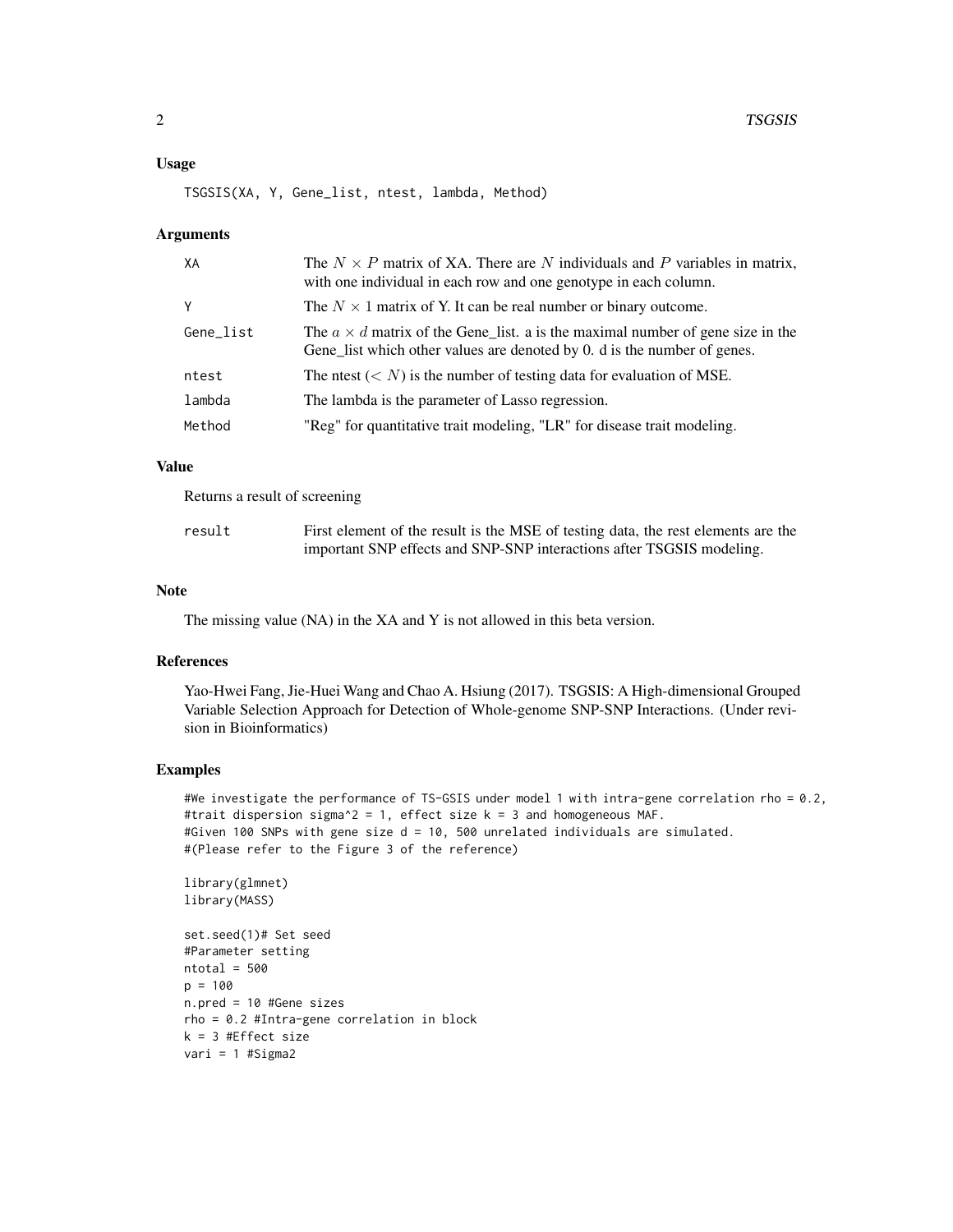#### TSGSIS 3

```
lambda = 0.5 #For lasso parameter
ntest = 150 #For evaluation
Method="Reg"#For quantitative trait
#Heterogeneous MAF: randomly set to 0.35, 0.2 or 0.1 with equal likelihood.
MAF = matrix(0, 2, 3)MAF[,1] = c(0.1225,0.5775)
MAF[, 2] = c(0.04, 0.36)MAF[, 3] = c(0.01, 0.19)#Trait Y
modelY = "k*XA[,1] - k*(sqrt(rho))*XA[,5] + k*XA[,31]*XA[,5] + rnorm(ntotal,0,vari)"
PAS1 = function(z){ g = paste("A",z,sep = "")
return(g)
}#Define colname fun.
norm = function(a) (a-mean(a))/sd(a) #Define standardization fun.
#The codes of simulated data for quantitative trait are listed in the following. We use mvrnorm
#function to simulate the genotype data. Y is continuous with normal distribution, all errors are
#assumed to be normally distributed with a mean of zero and a variance of one (vari = 1).
out = array(0, dim=c(n.pred)) #For LOOCV
corrmat = diag(rep(1-rho, n.pred)) + matrix(rho, n.pred, n.pred) #Create covariance matrix with rho
corrmat[, 5] = sqrt(rho)corrmat[5,] = sqrt(rho)corrmat[5,5] = 1L = array(0, dim=c(n.pred, n.pred, (p/n.pred)))
L[,, 1] = corrmat
for(i in 2:(p/n.pred)){
L[,, i] = diag(rep(1-rho, n.pred)) + matrix(rho, n.pred, n.pred)}
temp = "bdiag(L[,, 1]"
for (i in 2:(p/n.pred)){
temp = paste(temp,",","L[,,",i,"]", sep="")
}
temp = pastetemp, ")', sep="")corrmat2 = eval(parse(text=temp))
beta = matrix(0, p, 1) #Simulate genotype
X = matrix(0,ntotal, p)X = mvrnorm(ntotal, beta0, corrmat2 , tol=1e-8, empirical=FALSE)
XA = data frame(X); columns(XA) < -c(sapply(1:p, PAS1))C1 = matrix(0, 1, p)C2 = matrix(0,1,p)tempMAF = sample(3,1)for (i in 1:p){
C2[1,i] = quantile(X[,i], MAF[1,tempMAF])C1[1,i] = quantile(X[,i], MAF[2, tempMAF])XA[X[, i] > C1[, i], i] = 1XA[X[,i] \leq C1[,i] & X[,i] \geq C2[,i],i] = 0XA[X[, i] < C2[, i], i] = -1}
XA = apply(XA, 2, norm) #Standardization
Y = eval(parse(text=modelY)) #Simulate gaussian response
```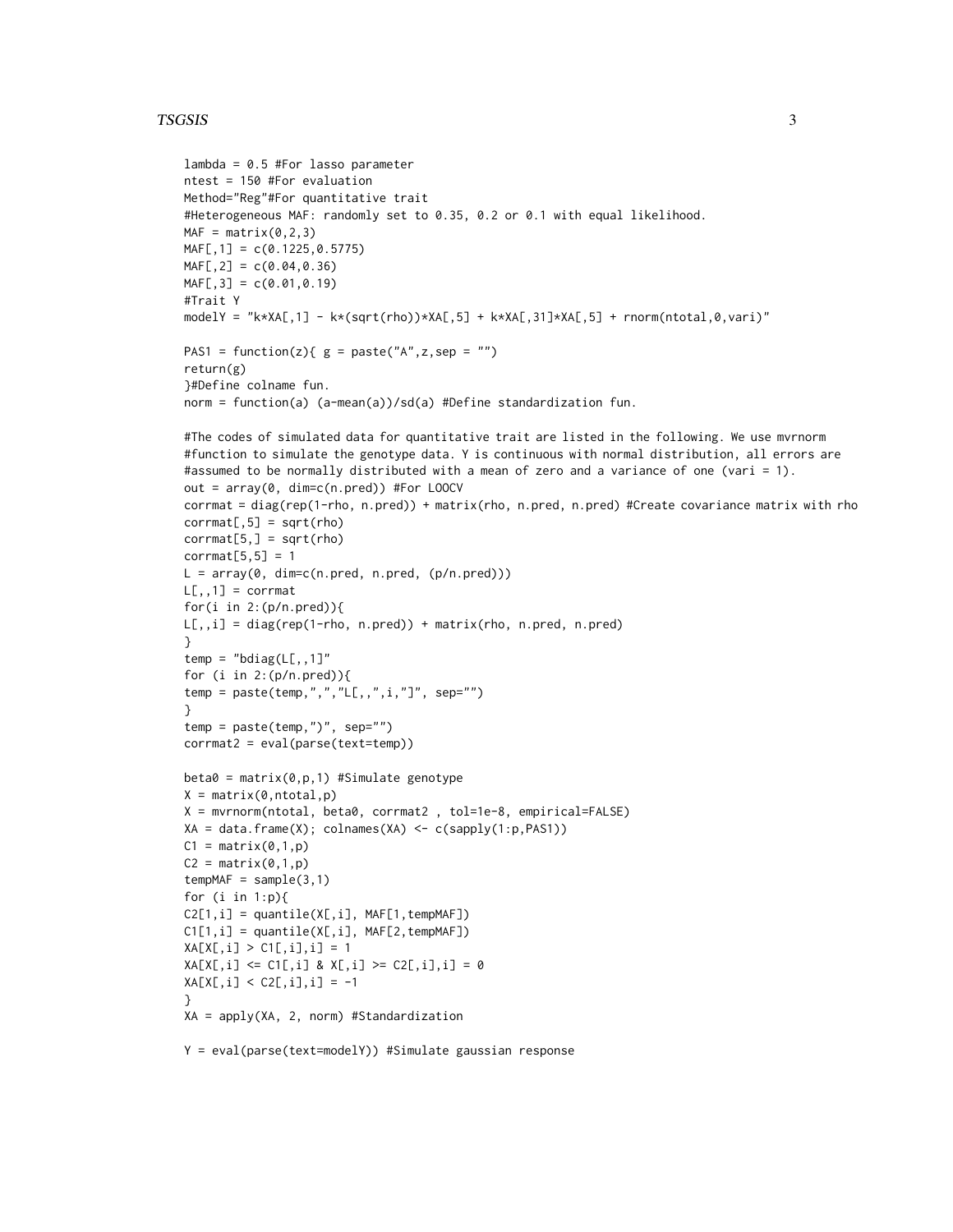$temp = 1:p$ Gene\_list = matrix(temp,nrow=n.pred) #Create Gene-based SNP set #Run TSGSIS fun. with XA, Y, Gene\_list, ntest (for predicted model), lambda of lasso regression, #Method types: "Reg" for quantitative trait; "LR" for disease trait. Screen\_result = TSGSIS(XA, Y, Gene\_list, ntest, lambda, Method)